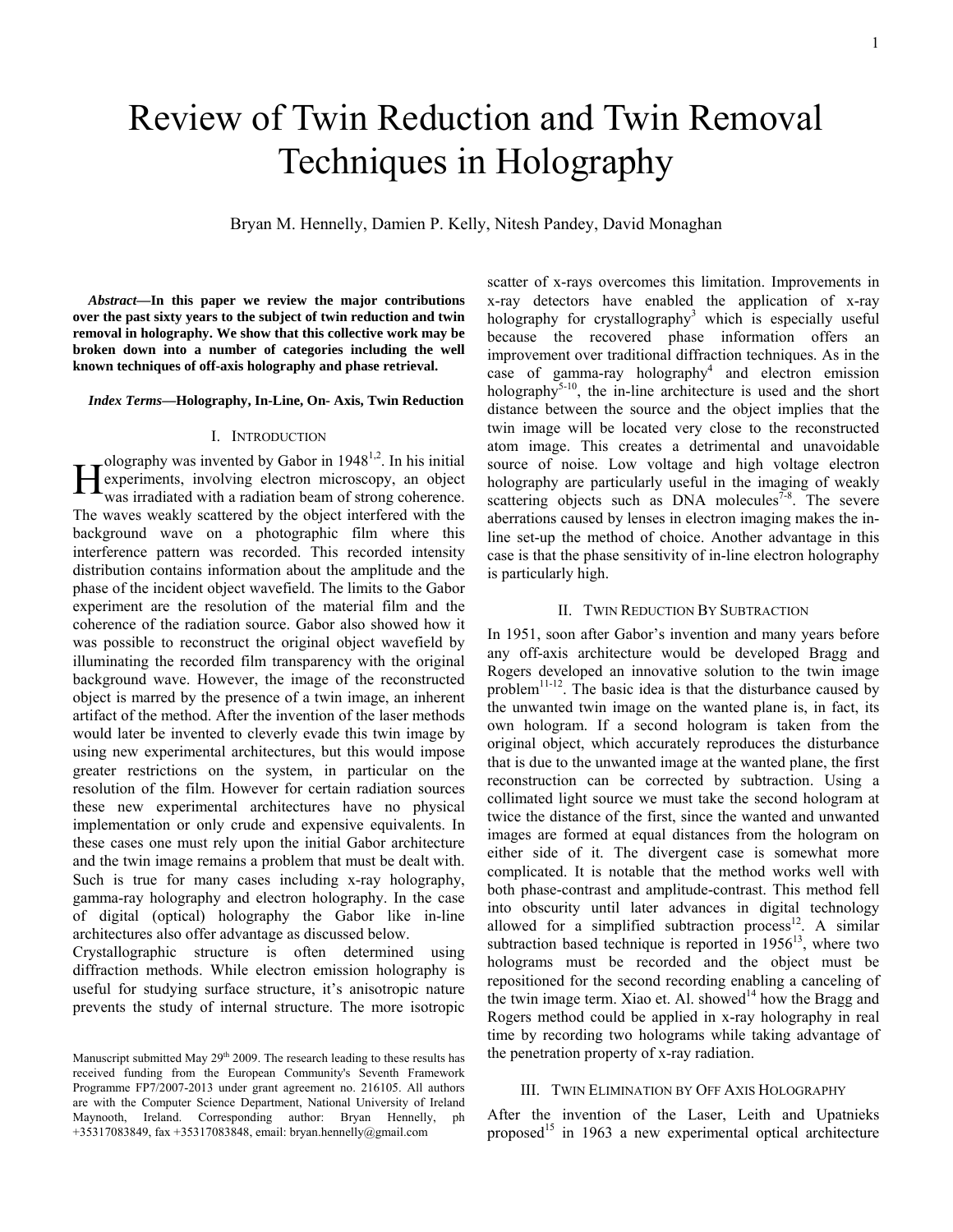that enables the complete separation of the twin image term and the zero order term from the wanted image. In their method the reference beam was incident on the hologram plane at some angle relative to the normal. In this way the twin images were modulated on well-separated carrier spatial frequencies. The range of separation of the terms is dependent on the angle of the reference beam. The significantly increased bandwidth of the hologram places a much greater requirement on the resolution of the recording material. Furthermore the architecture imposes the need for numerous optical elements, in particular a beam splitter, which are not readily available in many areas of holography. The increased bandwidth of the hologram for this set-up poses a problem for digital holography. In DH, the pixilated recording cameras have resolutions an order of magnitude less than commercial photo materials. Thus the bandwidth is already severely limited and the use of an off-axis architecture will only serve to limit it further. Nevertheless Cuche et. al. proposed<sup>16</sup> and experimentally validated the off axis technique for real time digital holographic recording. In this case it is possible to digitally spatially filter the hologram to completely remove the DC term and the twin image. In 1966 an alternative to the offaxis method was proposed<sup>17</sup> for recording in the Optical Fourier Transform domain. In this case the reference beam, a point source in the object plane, can be placed adjacent to the object to effectively create an off axis hologram in the Fourier domain and to spatially separate the twin images.

#### IV. TWIN REDUCTION BY FRAUNHOFER

In 1966 another twin reduction method was proposed<sup>18</sup> by effectively recording in the far field of the object. When replayed in the far field the image of the object will appear but the twin image will be so spread out that it appears as a DC term and is therefore effectively removed. A year later the method was reviewed and applied to particle analysis<sup>19</sup> and this was followed by a further reassessment almost a decade later<sup>20</sup>. The method was also applied to in-line electron holography to view undecagold cluster. The method is found to work well with the phase contrast technique. In [22] Garcia et. al. extensively review lensless in-line holographic microscopy and show that the twin image is of no consequence in the reconstructions. They comment that this is because of the diverging reference beam. While the reconstruction of the object image converges upon reconstruction, the out of focus twin image continues to diverge and effectively forms the Fraunhofer case where it is a constant DC term in the 'far-field.'

## V. TWIN REDUCTION BY SINGLE SIDEBAND ELIMINATION

In 1968 Bryngdahl and Lohmann developed<sup>23</sup> a method to suppress the twin image. The method consists of filtering out half of the spatial frequency spectrum from the transmitted signal during the recording of the hologram and then filtering out half of the spatial frequency spectrum from the signal during the reconstruction process. The authors suggest that the result of this process will be that "each point scatterer in the object will cause only one half of a zone-plate pattern in the hologram plane." The reconstructed signal will have the twin

images on separate sides of its Fourier spectrum and they can be easily isolated by spatial filtering.

## VI. TWIN REMOVAL BY PHASE RETRIEVAL

The 1970s and 1980s saw the development of a new field of research for recovering the phase of a wave field. These methods do not require interference and are collectively known under the name of "phase retrieval algorithms." We can divide these phase retrieval schemes into two subsets; (i) deterministic<sup>24</sup> and (ii) iterative<sup>25-27</sup>. Deterministic phase retrieval algorithms are based on analysing the propagation of an intensity diffraction pattern. Iterative methods on the other hand rely on recursive 'ping pong' algorithms that converge over time based on some constraints that are imposed in every iteration of the algorithm. They are often highly reliant on some initial condition set at the outset of the iteration process. These ping pong algorithms often require two recorded diffraction patterns but some have been developed that can work with only a single recorded intensity and a suitable constraint. While both deterministic and iterative phase retrieval algorithms have both been shown to work with some success, the iterative class has received by far the greatest attention in the literature. In [28] Gerchberg demonstrated how phase retrieval could be used with electron microscopy to recover the phase of the wave field. Despite the initial promise of phase retrieval algorithms, they have never managed to achieve results on a par with holographic methods. However there has been considerable interest in their usefulness in removing the twin image for in-line holography<sup>29-41</sup>.

Twin removal has been successfully accomplished with both deterministic phase retrieval<sup>29</sup> and iterative phase retrieval $30-41$ . In [29] deterministic phase retrieval is combined with numerical simulations of light propagation to solve the twin image problem. In [30] and [31] Liu and Scott performed the first investigation of using iterative phase retrieval for removing the twin image. The authors note that "retrieval of phase permits separation of real-object distributions from the twin-image interference that accompanies conventional optical reconstruction." However, this algorithm is limited to purely absorbing objects and cannot recover phase shifts caused by transmissive objects. Unfortunately the same can be said for many similar algorithms that followed. Liu continued to improve upon these algorithms by incorporating into them a noise constraint based on a model of additive noise<sup>32</sup>. Koren et. al. developed<sup>33-34</sup> a new constraint for these iterative twin removal algorithms. The noticed that the out of focus image was considerably larger in area than it is in focus counterpart and they unitized this fact to form their constraint. They showed their algorithm to work for complex objects as well as absorbing objects. These phase retrieval twin removal algorithms were soon successfully applied to in-line x-ray holography<sup>35-36</sup>. In [37] another constraint is developed for these ping-pong algorithms, this time to remove the twin image from electron holographic images. In the object plane the phase is replaced with a parabolic phase (similar to the expected shape of the object surface) and in the image plane the intensity is replaced with the measured intensity. The method only works well with pure amplitude objects.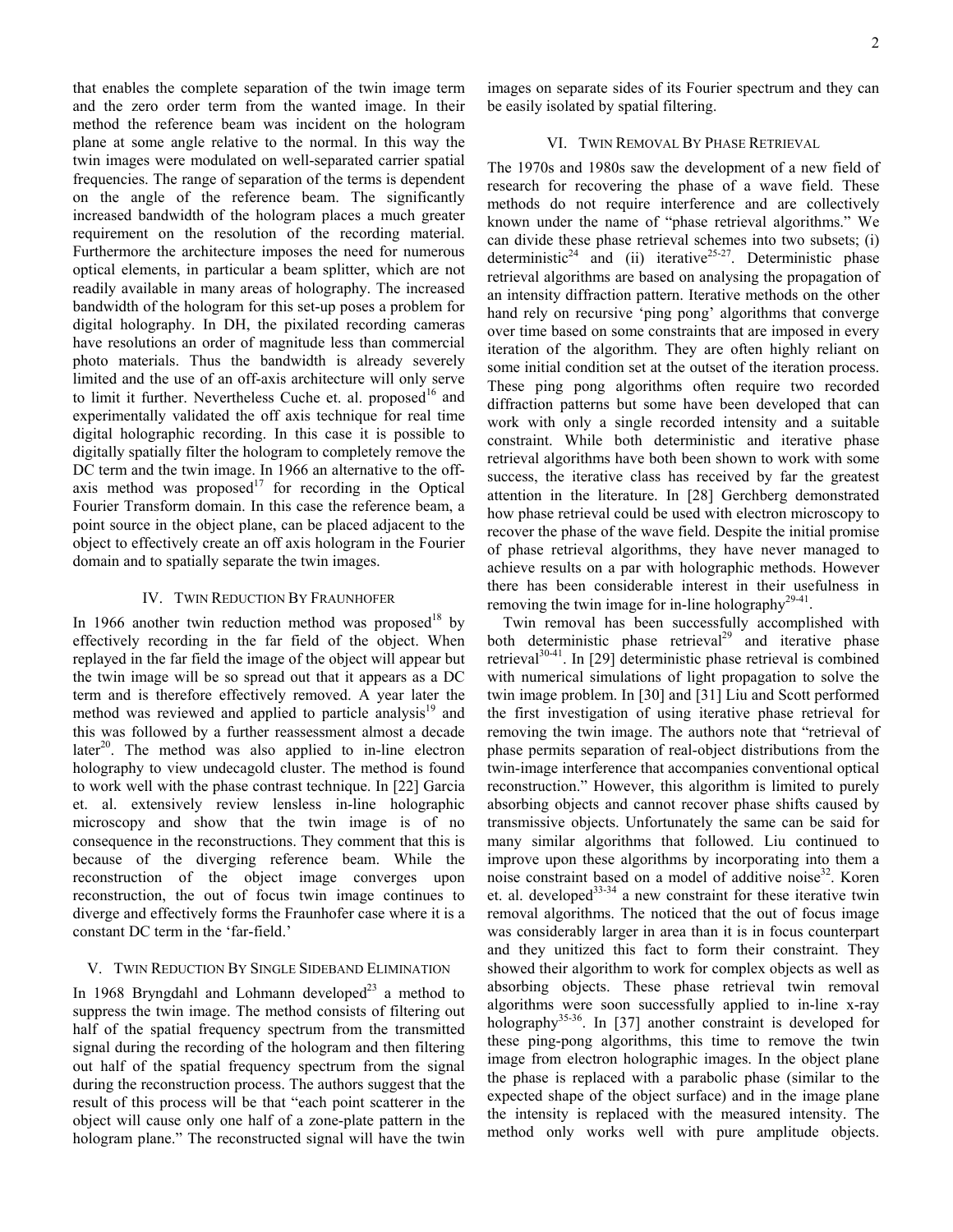Advances were made in understanding the sampling requirements of these phase retrieval algorithms in [38]. For real absorbing objects another iterative algorithm has been developed $39$  to remove the twin image, this time utilizing both the Gerchberg-Saxton algorithm and the Fraunhofer technique. The iterative phase retrieval algorithm was extended for the case of multiple recordings of different inline holograms in  $[40]$ . Very recently<sup>41</sup> improvements have been made on the iterative technique by using a better model of the object. This improved method works well for phase objects as bell as for pure absorbing objects.

## VII. TWIN REDUCTION BY LINEAR FILTERING/DIGITAL **DECODING**

The first digital signal processing technique for the removal of the twin image<sup>42</sup> appeared in 1979 but provided poor results and received little interest. Improved DSP based algorithms were developed some years later by Onural and Scott<sup>43-45</sup>. They described linear filtering operations to decode the information contained in the holograms. The filter is a series expansion of the inverse of that operator that maps object opacity function to hologram intensity. However their work did not allow for phase objects. Further advances in linear filtering for twin reduction that did allow in some cases for phase objects.46 Maleki and Devaney [47] have proposed a deconvolution algorithm to remove the twin but the method is plagued with the singularity problem, and the calculation is complex. Spence et. al. described another non iterative method<sup>48</sup> but this too is limited to non phase objects. Yang et. al. have developed an algorithm $49$  that seems quite similar to previous work on subtraction holography discussed earlier. They devise a DSP method that relies on multiple reconstructions and subtractions. A similar method is developed in [50], seemingly unaware of work in [49], however their algorithm requires two in-line holograms to be captured.

## VIII. TWIN REMOVAL BY PHASE SHIFTING HOLOGRAPHY OR SOME FORM OF PHASE MODULATION

In 1997 Yamaguchi and Zhang developed a new method<sup>51</sup> for recording digital holograms free from the twin image, known as 'phase shifting digital holography. The method allowed for the use of the in-line architecture but required a number of separate interferograms to be captured in which a phase shift is introduced to one of the interfering wavefields between capture. These phase shifts are usually effected by rotation of a quarter or half wave plate or through the minute vibration of a mirror. A similar method is presented in [52]. Chen et. al. have presented a method $53$  that allows for the phase-shifting technique to be applied with an arbitrary phase shift and just two captures. Kim et. al. have proposed a method<sup>54</sup> for removing the twin image from a white light real time holographic system by utilizing polarization optics and the addition of images. However their method is based on the triangular interferometer that has numerous disadvantages. For complex gamma ray holography a phase shifting technique $55$  has also been applied based on changing the phase of the nuclear scattering amplitude by detuning from the resonance. Gabor and Goss also implemented an early technique<sup>56</sup> based on phase shifting in which two holograms were captured with a quarter wave phase shift was used between captures. Reconstruction was optical and required the use of a "quadrature prism" to combine the previous captures and remove the virtual image. In [57] a number of these phase

modulation twin removal methods are reviewed. In the case of optical scanning holography, techniques have been proposed $58-60$  to remove the twin was proposed involving simultaneous acquisition of sine and cosine Fresnel zone-lens plate coded imagesand adding the two holograms.

## IX. TWIN REDUCTION BY ADDING IMAGES AT DIFFERENT **FOCUS**

A number of related techniques have appeared in the literature relating to twin removal in inline electron holography<sup>9,10, 62,63</sup>. It appears that one of the most successful methods for twin reduction in electron holography is by recording multiple holograms of the same objects with different wavelengths and then superimposing the intensities of the reconstruction. The out of focus twin image will change for each wavelength and average out. A similar technique has also been developed based on distance instead of wavelength $62,63$ . By recording a series of holograms of the same objects but at different distances implies that the out of focus images will be different in each reconstruction and will integrate to approximate a constant value if a sufficient number of holograms are recorded and reconstructed.

## X. TWIN REMOVAL BY SPATIAL FILTERING OF RECONSTRUCTION PLANES

Pedrini et. al. propose the first instance<sup>64</sup> of the spatial filtering of reconstruction planes of digital holograms. This involves cutting out the wanted digitally reconstructed image from its surrounding pixels. However this area still contained considerable noise from the unwanted twin image. In [16] traditional spatial filtering in the Fourier domain was applied to an off axis digital hologram. Denis et. al. have proposed a novel method $^{65}$  of spatially filtering the reconstruction domain. It was shown that by cutting out the reconstructed focused unwanted twin and returning to the plane of the virtual wanted image by numerical propagation one could free oneself of the unwanted noise. The method was proposed only in the area particle holography and the removal of the twin images was a manual operation. In this paper we propose the use of a similar technique for macroscopic objects. We discuss for the first time the relative spreading of the unwanted twin image and the wanted image and how one might manage this spreading in the numerical reconstruction techniques.

#### XI. DC REMOVAL

Throughout this discussion we have paid little attention to the zero order term  $-$  i.e. the intensity terms that appear as a by product of the holographic process. In some cases this artifact is far noisier than the unwanted twin Many of the methods discussed above will remove this term in addition to removing the unwanted twin. A number of methods have been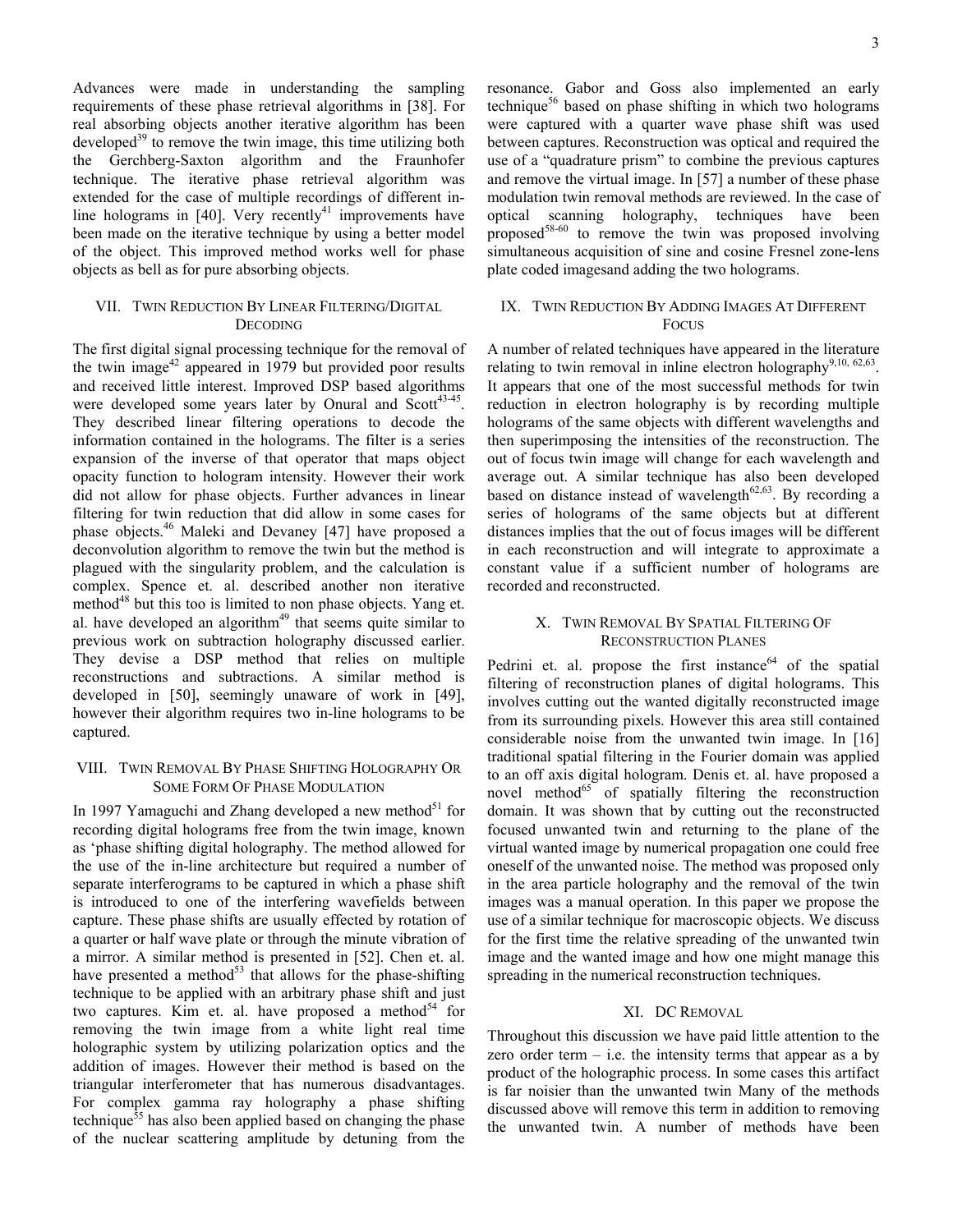developed in the literature to remove this term alone to augment those metthods that do not. These methods are based on spatial filtering of the hologram<sup>66</sup>, subtracting stochastically different holograms<sup>67</sup>, phase-shifting<sup>68</sup> and by subtracting the numerical generated intensity of the object and reference waves from the digital hologram $69$ .

#### XII. CONCLUSION

In this paper we have categorically reviewed the subject of twin reduction and twin elimination in holography. This subject is of paramount importance in interference imaging due to the presence of the twin as a source of noise in the reconstructed image. We have reviewed over sixty years of research on this area. This paper will serve as a valuable reference to those interested in this subject.

#### **REFERENCES**

- [1] D. Gabor, "A new microscopic principle," Nature (London) **161**, 777 (1948).
- [2] D. Gabor, "Microscopy by reconstructed wavefronts," Proc. R. Soc. A **197**, 454 (1949).
- M. Tegze and J. Faigel, "X-ray holography with atomic resolution," Nature (London) **380**, 49 (1996).
- [4] P. Korecki and J. Korecki, "γ-Ray Holography Three-Dimensional Imaging of a Local Atomic Structure" Hyperfine Interact. **144**, 85 (2002).
- [5] J. F. Arocena, T. A. Rotwell, and M. R. A. Shegelski, "Iterative reconstruction of in-line electron holograms," Micron **36**, 23 (2005)
- [6] J.C.H. Spence, "STEM and Shadow-imaging of Biomolecules at 6eVBeam Energy," Micron 28, 116, 1997
- [7] H. -W. Fink, H. Schmid, E. Ermantraut, and T. Schulz, "Electron holography of individual DNA molecules," J. Opt. Soc. Am. A **14**, 2168- 2172 (1997)
- [8] T. Matsumoto, T. Tanji and A. Tonomura: "Visualization of DNA in Solution by Fraunhofer In-Line Electron Holography: II. Experiments." Optik 100 (No.2) (1995) 71-74
- S.Y. Tong, H. Hua Li, and H. Huang, "Energy extension in threedimensional atomic imaging by electron emission holography," Phys. Rev. Lett. **67**, 3102 (1991).
- [10] J. J. Barton, "Removing multiple scattering and twin images from holographic images" Phys. Rev. Lett. **67**, 3106 (1991).
- [11] W. L. Bragg and G. L. Roger, Elimination of the Unwanted Image in Diffraction Microscopy Nature (London) **167**, 190 (1951).
- [12] G. L. Rogers, "In-line soft-x-ray holography: the unwanted image," Opt. Lett. **19**, 67- (1994)
- [13] P. Kirkpatrick and H. M. A. El-Sum, "Image formation by reconstructed wave fronts. I. Physical principles and methods of refinement," J. Opt. Soc. Am. **46**, 825- (1956)
- [14] T. Xiao; H. Xu; Y. Zhang; J. Chen; Z. Xu, "Digital image decoding for in-line X-ray holography using two holograms," Journal of Modern Optics, 45:2, 343 – 353
- [15] E. Leith and J. Upatnieks, J. Opt. Soc. Am. **53**, 1377 (1963).
- [16] E. Cuche, P. Marquet and C. Depeursinge, "Spatial filtering for zeroorder and twin-image elimination in digital off-axis holography," Appl. Opt. **39**, 4070 (2000).
- [17] G. W. Stroke, D. Brumm, A. Funkhouser, A. Labeyrie and R. C*.*  Restrick, "on the absence of phase-recording or 'twin-image' separation problems in 'Gabor' (in-line) holograms" BRIT, J. APPL. PHYS., 1966, VOL. 17, 497
- [18] J. B. DeVelis, G. B. Parrent Jr., and B. J. Thompson, "Image Reconstruction with Fraunhofer Holograms," J. Opt. Soc. Am. **56**, 423- (1966)
- [19] B. J. Thompson, J. H. Ward, and W. R. Zinky, "Application of hologram techniques for particle size analysis," Appl. Opt. **6**, 519- (1967)
- [20] G. A. Tyler and B. T. Thompson, "Fraunhofer holography applied to particle size analysis: a reassessment," Opt. Acta 23, 685-700 (1976).
- [21] T. Matsumoto, T. Tanji, A. Tonomura, "Phase-contrast visualization of an undecagold cluster by in-line electron holography" Ultramicroscopy 54 317 (1994)
- [22] J. Garcia-Sucerquia, W. Xu, S. K. Jericho, P. Klages, M. H. Jericho, and H. J. Kreuzer, "Digital in-line holographic microscopy," Appl. Opt. **45**, 836-850 (2006)
- [23] O. Bryngdahl and A. Lohmann, "Single-Sideband Holography," J. Opt. Soc. Am. **58**, 620- (1968)
- [24] M. R. Teague, "Deterministic phase retrieval: a Green's function solution," J. Opt. Soc. Am. **73**, 1434- (1983)
- [25] R. W. Gerchberg and W. O. Saxton, "A practical algorithm for the determination of phase from image anddiffraction plane pictures," Optik 35, 227–246 (1972).
- [26] J. R. Fienup, "Reconstruction of an object from the modulus of its Fourier transform," Opt. Lett. **3**, 27- (1978)
- [27] J. R. Fienup, "Phase retrieval algorithms: a comparison," Appl. Opt. **21**, 2758- (1982)
- [28] R.W. Gerchberg. "Holography without fringes in the electron microscope" Nature **240** (1972), p. 404.
- [29] J.B. Tiller, A. Barty, D. Paganin, K.A. Nugent, "The holographic twin image problem: a deterministic phase solution," Optics Communications 183 2000.7–14
- [30] G. Liu and P. D. Scott, "Phase retrieval for in line holograms," in *Proceedings of the Nineteenth Annual Conference on Information Sciences and Systems* (Johns Hopkins U. Press, Baltimore, Md., 1985), pp. 237-241.
- [31] G. Liu and P. D. Scott, "Phase retrieval and twin-image elimination for in-line Fresnel holograms," J. Opt. Soc. Am. A **4**, 159- (1987)
- [32] G. Liu, "Object reconstruction from noisy holograms," Optical Engineering 29(01), pp.19-24 (1990)
- [33] G. Koren, D. Joyeux, and F. Polack, "Twin-image elimination in in-line holography of finite-support complex objects," Opt. Lett. **16**, 1979- (1991)
- [34] G. Koren, F. Polack, and D. Joyeux, "Iterative algorithms for twin-image elimination in in-line holography using finite-support constraints," J. Opt. Soc. Am. A **10**, 423- (1993)
- [35] S. Lindaas, M. Howells, C. Jacobsen, and A. Kalinovsky, "X-ray holographic microscopy by means of photoresist recording and atomicforce microscope readout," J. Opt. Soc. Am. A **13**, 1788-1800 (1996)
- [36] Kodama, M. Yamaguchi, N. Ohyama, T. Honda, K. Shinohara, A. Ito, T. Matsumura, K. Kinoshita, K. Yada, "Image reconstruction from an inline X-ray hologram with intensity distribution constraint," Opt. Commun. **125**, 36-42, (1996)
- [37] L. Bleloch, A. Howie, and E. M. James, "Amplitude recovery in Fresnel projection microscopy," Appl. Surf. Sci. **111**, 180 (1997).
- [38] J. Miao, D. Sayre, and H. N. Chapman, "Phase retrieval from the magnitude of the Fourier transforms of nonperiodic objects," J. Opt. Soc. Am. A **15**, 1662-1669 (1998)
- [39] X. M. H. Huang, J. M. Zuo, and J. C. H. Spence, "Wavefront reconstruction for in-line holograms formed by pure amplitude objects"Appl. Surf. Sci. **148**, 229 (1999).
- [40] Y. Zhang, G. Pedrini, W. Osten, and H. Tiziani, "Whole optical wave field reconstruction from double or multi in-line holograms by phase retrieval algorithm," Opt. Express **11**, 3234-3241 (2003)
- [41] T. Latychevskaia and H.-W. Fink, "Solution to the Twin Image Problem in Holography," Phys. Rev. Lett. **98**, 233901 (2007).
- [42] Marie**,** K.H.S., Bennett, J.C., Anderson, A.P. Digital processing technique for suppressing the interfering outputs in the image from an inline hologram, *Electron Lett, 15 (1979) 241-243*
- [43] L. Onural and P. D. Scott, "A digital filtering system for decoding in-line holograms," in *Proceedings of the 1985 IEEE Conference on Acoustics, Speech, and Signal Processing* (Institute of Electrical and Electronics Engineers, New York, 1985), pp. 708-711.
- [44] L. Onural, "Digital decoding of in-line holograms," Ph.D. dissertation (State University of New York at Buffalo, Amherst, New York, 1985).
- [45] L. Onural and P.D. Scott, Digital decoding of in-line holograms. Opt Eng **26**, pp. 1124–1132. (1987)
- [46] K. A. Nugent, "Twin-image elimination in Gabor holography," Opt. Commun. **78**, 293 (1990).
- [47] M. H. Maleki and A. J. Devaney, "Noniterative reconstruction of complex-valued objects from two intensity measurements," *Optical Engineering* **33**(10), pp. 3243–3253, 1994.